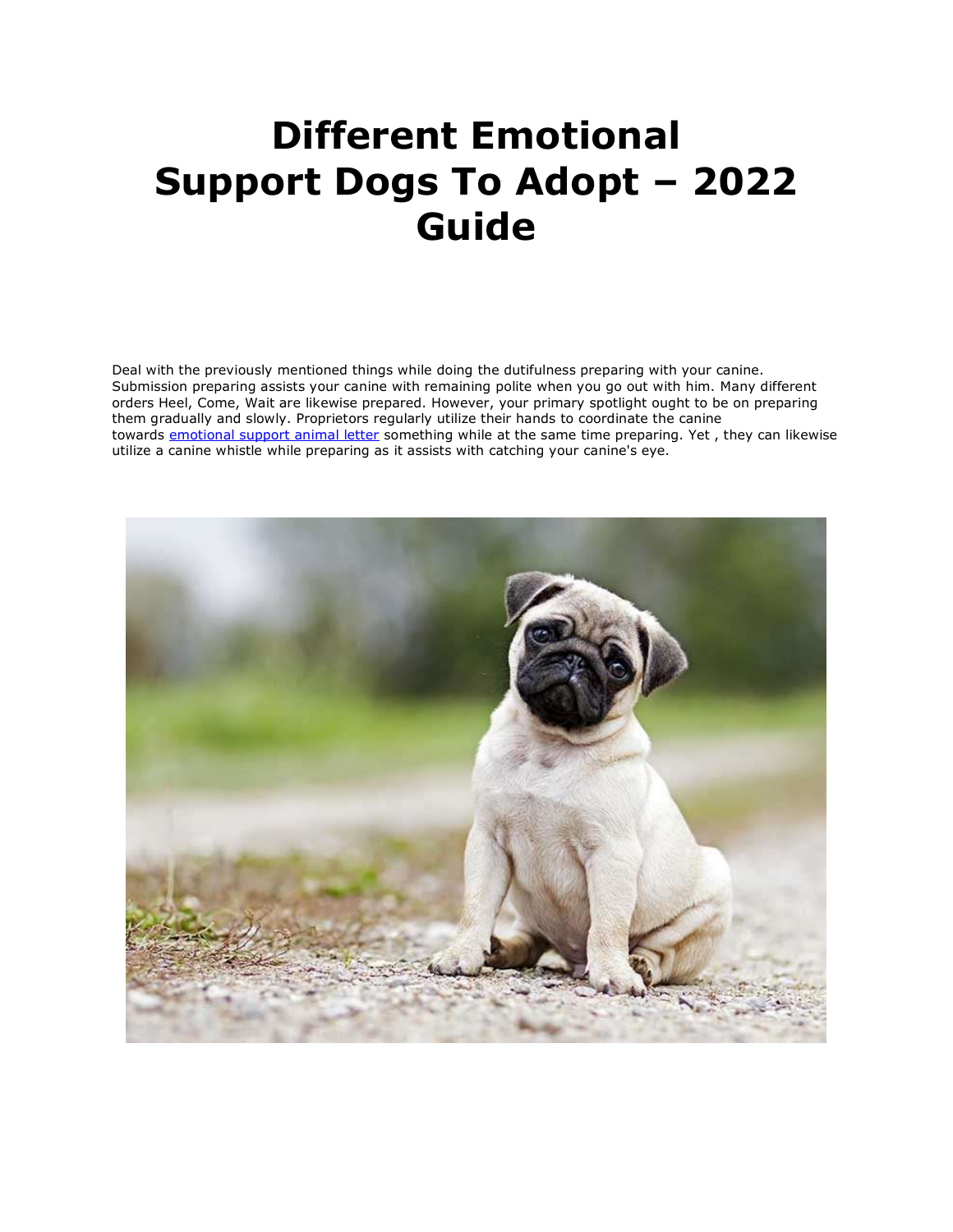Most creatures in light of absence of preparing act oddly. Also, in light of this chaotic and unusual conduct or some other explanation the creature isn't permitted to remain with the proprietor. In any case, it is important to realize that preparation your administration canine like an ESA canine isn't sufficient. Like **[Emotional Support Dog](https://myesaletter.net/emotional-support-dog)** so they can keep them at their rental spot with next to no trouble.

There is a requirement for each proprietor to show their canine regard, submission, and [emotional support](https://www.realesaletter.com/sample-esa-letter)  [dog letter.](https://www.realesaletter.com/sample-esa-letter) This will require some investment yet can be accomplished effectively by beginning with some submission preparing orders. Besides, you really want to remember a few focuses that will assist you with preparing your canine appropriately and without building pressure.

This order is somewhat hard to prepare as indicated by certain proprietors yet at the [esa letter](https://myesaletter.net/esa-letter) same time following the legitimate method and preparing your canine gradually will assist him with learning it without any problem.

This order initially requires following the sit order and afterward it very well may be a [legitimate esa letter.](https://www.realesaletter.com/sample-esa-letter) Extraordinary tolerance and consideration is needed to prepare this order in your canine.

Compliance preparing is useful for canines as it trains them to act well and remain efficient any place they go. Others frequently get aggravated assuming the canine doesn't act well. Along these lines, submission preparing is significant so your **[esa letter for housing](https://www.realesaletter.com/sample-esa-letter)** is perceived by others.

**Useful Resources:**

[Helpful guide while traveling with your ESA dog on a plane -](https://www.breaker.audio/esa-blogs/e/98444037) 2022 Guide

[Tips To Get An ESA Dog Certified -](https://www.doyoubuzz.com/var/f/1j/mz/1jmzHl_JpCcSK40rLED-fzQXGewBOF6U38iqYP5Nh2y_master.pdf) 2022 Guide